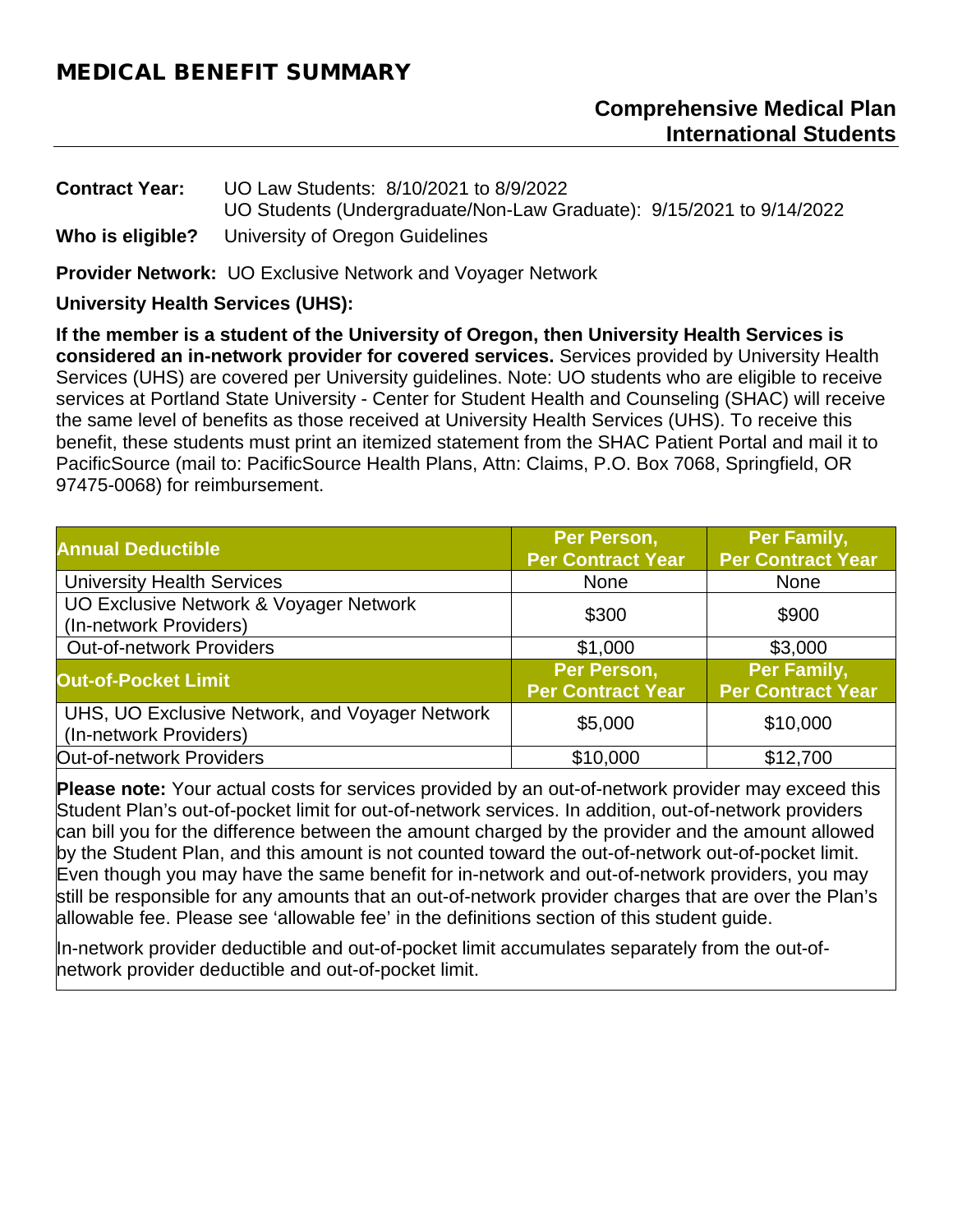# **The member is responsible for the above deductible and the following amounts:**

| <b>Service</b>                         | <b>UO Exclusive</b><br><b>University Health</b><br><b>Network</b><br><b>Services:</b><br>(In-network<br><b>Providers):</b> |                                     | <b>Voyager</b><br><b>Network</b><br>(In-network<br><b>Providers):</b> | <b>Out-of-network</b><br><b>Providers:</b> |
|----------------------------------------|----------------------------------------------------------------------------------------------------------------------------|-------------------------------------|-----------------------------------------------------------------------|--------------------------------------------|
| <b>Preventive Care</b>                 |                                                                                                                            |                                     |                                                                       |                                            |
| Well child exams, ages<br>$birth - 21$ | Not available                                                                                                              | No deductible,<br>No charge         | No deductible,<br>No charge                                           | <b>Not Covered</b>                         |
| Preventive physicals                   | No deductible,<br>No charge                                                                                                | No deductible,<br>No charge         | No deductible,<br>No charge                                           | <b>Not Covered</b>                         |
| <b>Preventive STD</b><br>screening     | No deductible,<br>No charge                                                                                                | No deductible,<br>No charge         | No deductible,<br>No charge                                           | <b>Not Covered</b>                         |
| Well woman visits                      | No deductible,<br>No charge                                                                                                | No deductible,<br>No charge         | No deductible,<br>No charge                                           | <b>Not Covered</b>                         |
| Preventive<br>mammograms               | Not available                                                                                                              | No deductible,<br>No charge         | No deductible,<br>No charge                                           | <b>Not Covered</b>                         |
| Immunizations                          | No deductible,<br>No charge                                                                                                | No deductible,<br>No charge         | No deductible,<br>No charge                                           | <b>Not Covered</b>                         |
| Preventive colonoscopy                 | Not available                                                                                                              | No deductible,<br>No charge         | No deductible,<br>No charge                                           | <b>Not Covered</b>                         |
| <b>Professional Services</b>           |                                                                                                                            |                                     |                                                                       |                                            |
| Office and home visits                 | No deductible,<br>No charge                                                                                                | No deductible,<br>\$20 co-pay/visit | No deductible,<br>\$35 co-pay/visit                                   | Deductible then<br>50% co-insurance        |
| Naturopath office visits               | Not available                                                                                                              | Not available                       | No deductible,<br>\$35 co-pay/visit                                   | Deductible then<br>50% co-insurance        |
| Specialist office and<br>home visits   | No deductible,<br>No charge                                                                                                | No deductible,<br>\$30 co-pay/visit | No deductible,<br>\$50 co-pay/visit                                   | Deductible then<br>50% co-insurance        |
| Telemedicine                           | No deductible,<br>No charge                                                                                                | No deductible,<br>\$20 co-pay/visit | No deductible,<br>\$35 co-pay/visit                                   | Deductible then<br>50% co-insurance        |
| Office procedures and<br>supplies      | No deductible,<br>No charge                                                                                                | Deductible then<br>10% co-insurance | Deductible then<br>20% co-insurance                                   | Deductible then<br>50% co-insurance        |
| Surgery                                | No deductible,<br>No charge                                                                                                | Deductible then<br>10% co-insurance | Deductible then<br>20% co-insurance                                   | Deductible then<br>50% co-insurance        |
| Outpatient rehabilitation<br>services  | No deductible,<br>No charge                                                                                                | No deductible,<br>\$20 co-pay/visit | No deductible,<br>\$35 co-pay/visit                                   | Deductible then<br>50% co-insurance        |
| Outpatient habilitation<br>services    | No deductible,<br>No charge                                                                                                | No deductible,<br>\$20 co-pay/visit | No deductible,<br>\$35 co-pay/visit                                   | Deductible then<br>50% co-insurance        |
| <b>Hospital Services</b>               |                                                                                                                            |                                     |                                                                       |                                            |
| Inpatient room and<br>board            | Not available                                                                                                              | Deductible then<br>10% co-insurance | Deductible then<br>20% co-insurance                                   | Deductible then<br>50% co-insurance        |
| Inpatient rehabilitation<br>services   | Not available                                                                                                              | Deductible then<br>10% co-insurance | Deductible then<br>20% co-insurance                                   | Deductible then<br>50% co-insurance        |
| Inpatient habilitation<br>services     | Not available                                                                                                              | Deductible then<br>10% co-insurance | Deductible then<br>20% co-insurance                                   | Deductible then<br>50% co-insurance        |
| Skilled nursing facility<br>care       | Not available                                                                                                              | Not available                       | Deductible then<br>20% co-insurance                                   | Deductible then<br>50% co-insurance        |
| <b>Outpatient Services</b>             |                                                                                                                            |                                     |                                                                       |                                            |
| Outpatient<br>surgery/services         | Not available                                                                                                              | Deductible then<br>10% co-insurance | Deductible then<br>20% co-insurance                                   | Deductible then<br>50% co-insurance        |
| Advanced diagnostic<br>imaging         | Not available                                                                                                              | No deductible,<br>\$200 co-pay/test | No deductible,<br>\$300 co-pay/test then<br>20% co-insurance          | Deductible then<br>50% co-insurance        |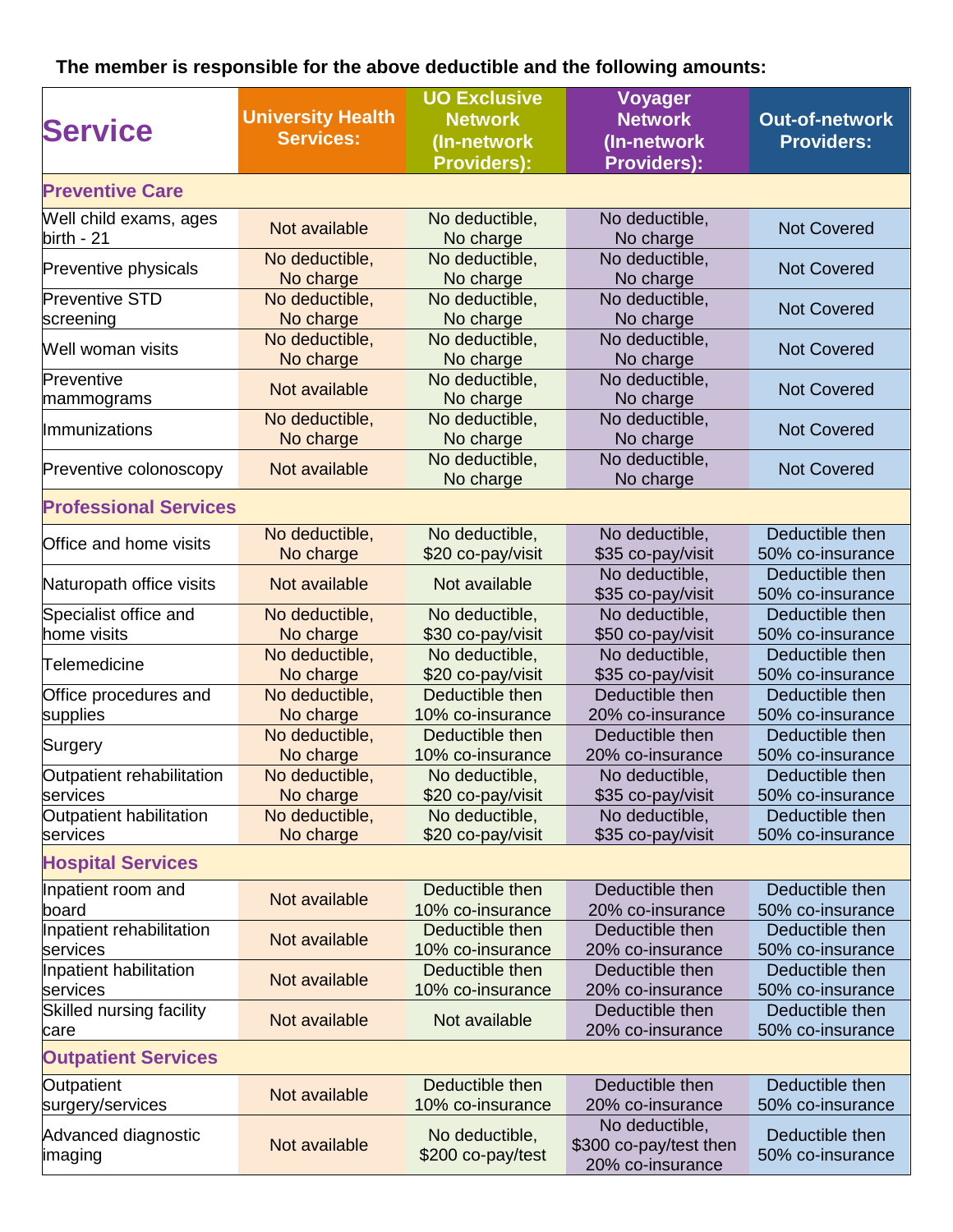| <b>Service</b>                                              | <b>University Health</b><br><b>Services:</b> | <b>UO Exclusive</b><br><b>Network</b><br>(In-network)<br><b>Providers):</b> | <b>Voyager</b><br><b>Network</b><br>(In-network<br><b>Providers):</b> | <b>Out-of-network</b><br><b>Providers:</b> |
|-------------------------------------------------------------|----------------------------------------------|-----------------------------------------------------------------------------|-----------------------------------------------------------------------|--------------------------------------------|
| Diagnostic and<br>therapeutic radiology/lab<br>and dialysis | No deductible,<br>No charge                  | No deductible,<br>10% co-insurance                                          | No deductible,<br>20% co-insurance                                    | Deductible then<br>50% co-insurance        |
| <b>Urgent and Emergency Services</b>                        |                                              |                                                                             |                                                                       |                                            |
| Urgent care center visits                                   | Not available                                | No deductible,<br>\$30 co-pay/visit                                         | No deductible,<br>\$50 co-pay/visit                                   | Deductible then<br>50% co-insurance        |
| Emergency room visits -<br>medical emergency                | Not available                                | No deductible,<br>\$300 co-pay/visit^                                       | No deductible,<br>\$300 co-pay/visit^                                 | No deductible,<br>\$300 co-pay/visit^      |
| Emergency room visits –<br>non-emergency                    | Not available                                | No deductible,<br>\$300 co-pay/visit<br>then<br>10% co-insurance^           | No deductible,<br>\$300 co-pay/visit then<br>20% co-insurance^        | Deductible then<br>50% co-insurance        |
| Ambulance, ground                                           | Not available                                | No deductible,<br>\$300 co-pay/trip<br>then<br>10% co-insurance             | No deductible,<br>\$300 co-pay/trip then<br>20% co-insurance          | Deductible then<br>50% co-insurance        |
| Ambulance, air                                              | Not available                                | Not available                                                               | No deductible,<br>\$300 co-pay/trip then<br>20% co-insurance          | Deductible then<br>50% co-insurance+       |
| <b>Maternity Services **</b>                                |                                              |                                                                             |                                                                       |                                            |
| Physician/Provider<br>services (global charge)              | Not available                                | Deductible then<br>10% co-insurance                                         | Deductible then<br>20% co-insurance                                   | Deductible then<br>50% co-insurance        |
| Hospital/Facility services                                  | Not available                                | Deductible then<br>10% co-insurance                                         | Deductible then<br>20% co-insurance                                   | Deductible then<br>50% co-insurance        |
| <b>Mental Health and Substance Use Disorder Services*</b>   |                                              |                                                                             |                                                                       |                                            |
| <b>Office visits</b>                                        | No deductible,<br>No charge                  | No deductible,<br>\$20 co-pay/visit                                         | No deductible,<br>\$35 co-pay/visit                                   | Deductible then<br>50% co-insurance        |
| Inpatient care                                              | Not available                                | Deductible then<br>10% co-insurance                                         | Deductible then<br>20% co-insurance                                   | Deductible then<br>50% co-insurance        |
| Residential programs                                        | Not available                                | Not available                                                               | Deductible then<br>20% co-insurance                                   | Deductible then<br>50% co-insurance        |
| <b>Other Covered Services</b>                               |                                              |                                                                             |                                                                       |                                            |
| Allergy injections                                          | Not available                                | Deductible then<br>10% co-insurance                                         | Deductible then<br>20% co-insurance                                   | Deductible then<br>50% co-insurance        |
| Durable medical<br>equipment                                | No deductible,<br>No charge                  | Deductible then<br>10% co-insurance                                         | Deductible then<br>20% co-insurance                                   | Deductible then<br>50% co-insurance        |
| Home health services                                        | Not available                                | Deductible then<br>10% co-insurance                                         | Deductible then<br>20% co-insurance                                   | Deductible then<br>50% co-insurance        |
| Acupuncture                                                 | No deductible,<br>No charge                  | Not available                                                               | No deductible,<br>\$35 co-pay/visit                                   | Deductible then<br>50% co-insurance        |
| Chiropractic<br>manipulation/spinal<br>manipulation         | Not available                                | Not available                                                               | No deductible,<br>\$35 co-pay/visit                                   | Deductible then<br>50% co-insurance        |
| Transplants                                                 | Not available                                | Not available                                                               | Deductible then<br>20% co-insurance                                   | Deductible then<br>50% co-insurance        |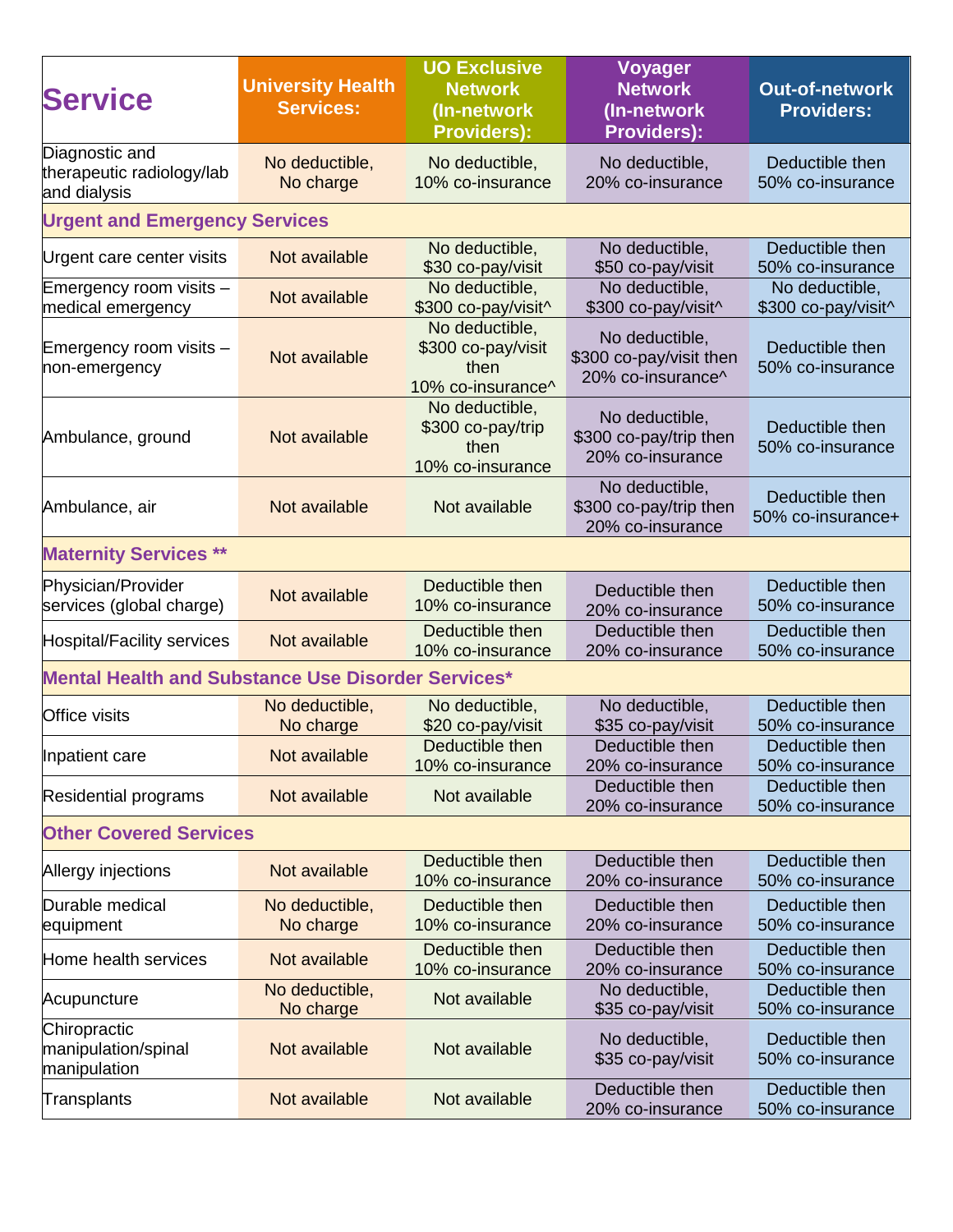#### **This is a brief summary of benefits. Refer to your student guide for additional information or a further explanation of benefits, limitations, and exclusions.**

^ Co-pay applies to ER physician and facility charges only. Co-pay waived if admitted into hospital.

\*\* Medically necessary services, medication, and supplies to manage diabetes during pregnancy from conception through six weeks postpartum will not be subject to a deductible, co-payment, or coinsurance.

+ Out-of-network air ambulance coverage is covered at 200 percent of the Medicare allowance. You may be held responsible for the amount billed in excess. Contact the PacificSource Customer Service team with questions.

\* This Student Plan complies with all federal laws and regulations related to the Mental Health Parity and Addiction Equity Act of 2008. Cost-sharing for Mental Health and Substance Use Disorder Services will be paid at the same cost-sharing as those Medical/Surgical benefits that fall within the same classification and sub-classification. Please contact the PacificSource Customer Service Team or the UO Student Health Benefits Team with questions.

# **Additional Information**

## **What is the annual deductible?**

This Student Plan's deductible is the amount of money that you pay first, before this Student Plan starts to pay. You'll see that many services, especially preventive care, are covered by the Student Plan without you needing to meet the deductible. The individual deductible applies if you enroll without dependents. If you and one or more dependents enroll, the individual deductible applies for each member only until the family deductible has been met.

Note that there is a separate category for in-network and out-of-network providers when it comes to meeting your deductible. Only in-network provider expense applies to the in-network provider deductible, and only out-of-network provider expense applies to the out-of-network provider deductible.

### **What is the out-of-pocket limit?**

The out-of-pocket limit is the most you'll pay for covered services during the contract year. Once the out-of-pocket limit has been met, the Student Plan will pay 100 percent of allowed amounts for covered services for the rest of that contract year. The individual out-of-pocket limit applies only if you enroll without dependents. If you and one or more dependents enroll, the individual out-of-pocket limit applies for each member only until the family out-of-pocket limit has been met.

Note that there is a separate category for in-network and out-of-network providers when it comes to meeting your out-of-pocket limit. Only in-network provider expense applies to the in-network provider out-of-pocket limit, and only out-of-network provider expense applies to the out-of-network provider outof-pocket limit.

### **Payments to providers**

Payment to providers is based on the prevailing or contracted PacificSource fee allowance for covered services. In-network providers accept the fee allowance as payment in full. Out-of-network providers are allowed to balance bill any remaining balance that your Student Plan did not cover. Services of outof-network providers could result in out-of-pocket expense in addition to the percentage indicated above.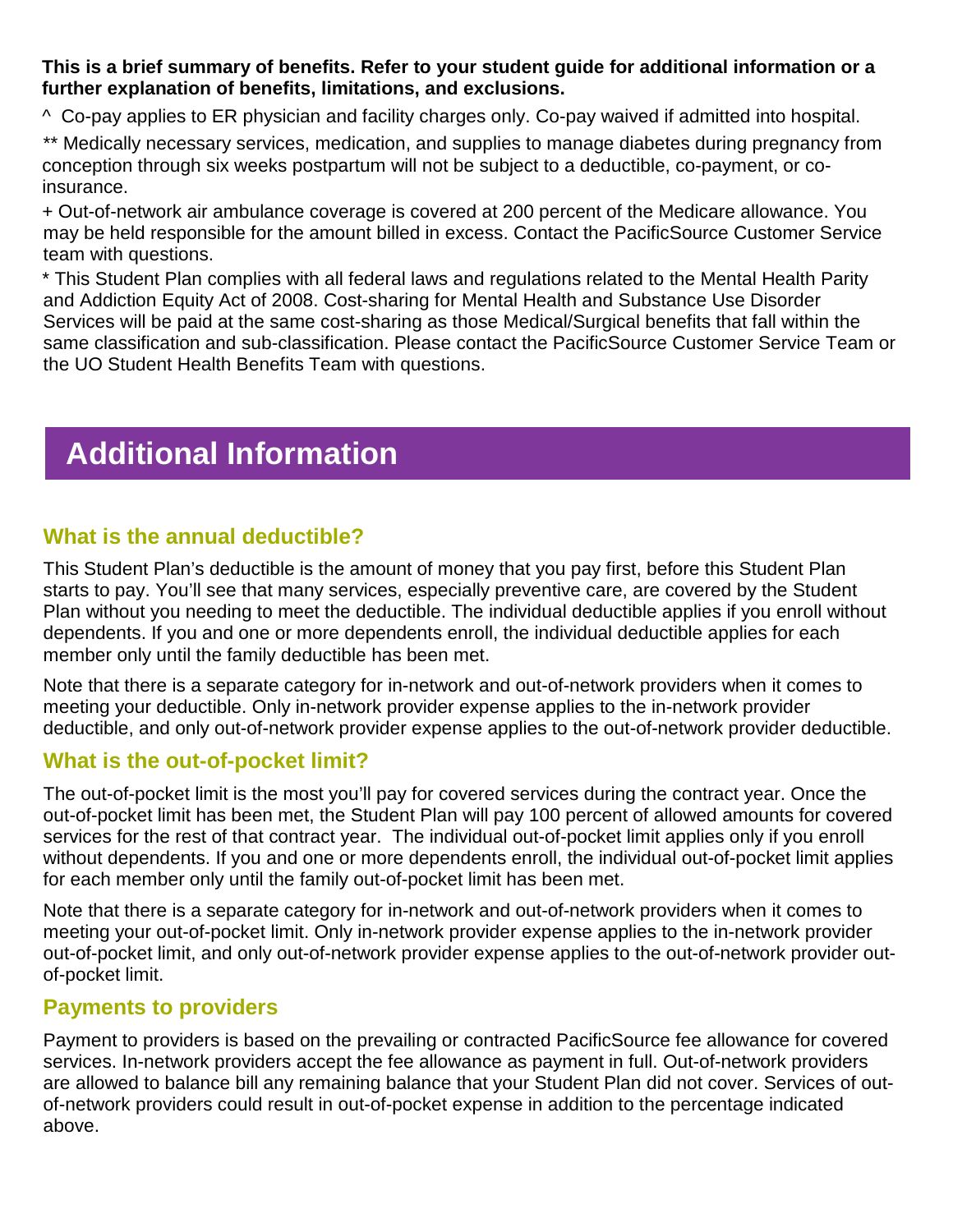## **Preauthorization**

Coverage of certain medical services and surgical procedures requires a benefit determination by PacificSource before the services are performed. This process is called 'preauthorization'. Preauthorization is necessary to determine if certain services and supplies are covered under this Student Plan, and if you meet the Student Plan's eligibility requirements. Preauthorization does not change your out-of-pocket expense for in-network and out-of-network providers. You'll find the most current preauthorization list on our website, PacificSource.com/uo.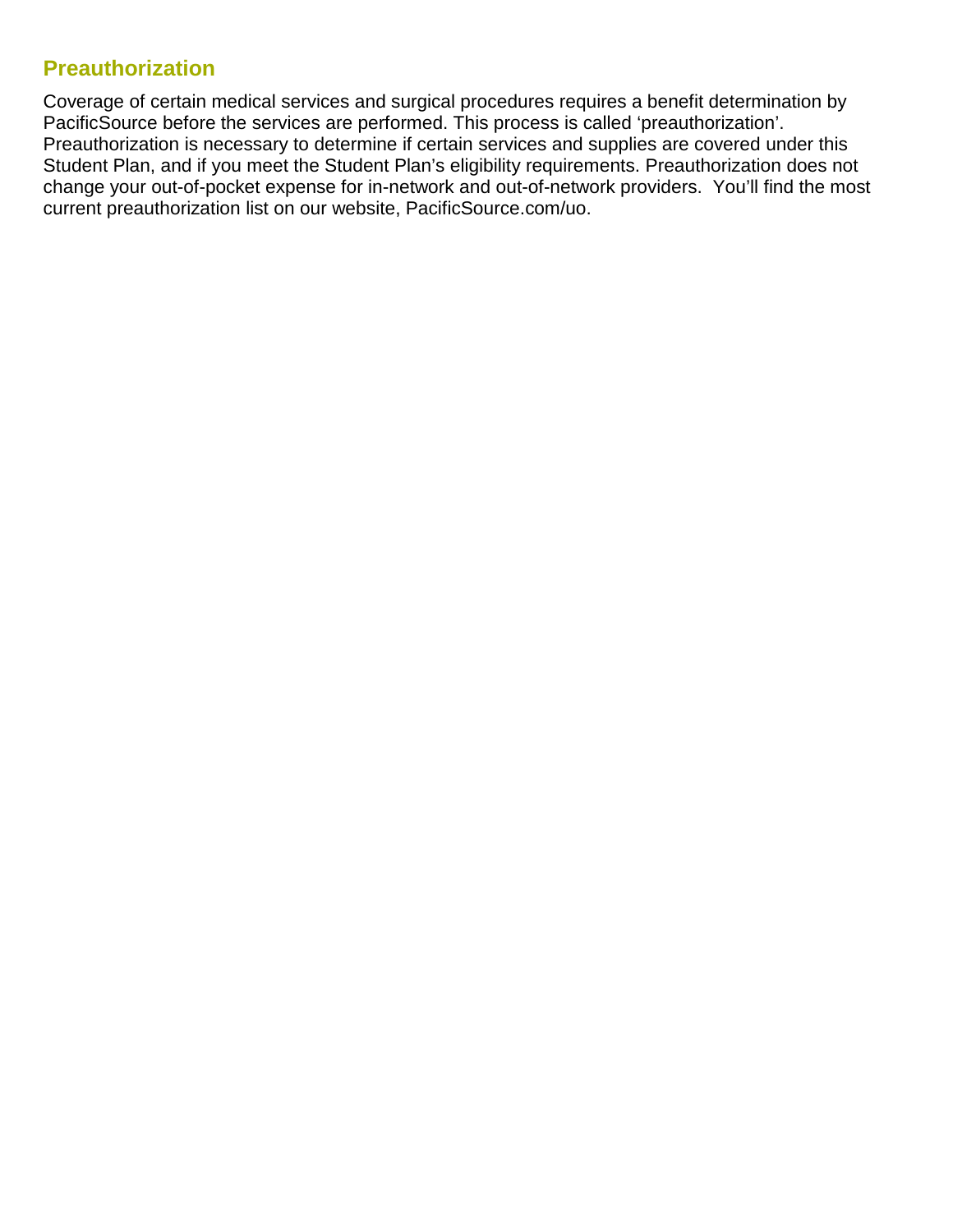# PHARMACY BENEFIT SUMMARY

## **Comprehensive Pharmacy Plan International Students Drug List: ODL**

This Student Plan includes coverage for prescription drugs and certain other pharmaceuticals, subject to the information below. This benefit includes some drugs required by federal healthcare reform. To check which tier your prescription falls under, call Customer Service or visit PacificSource.com/uo.

The amount you pay for covered prescriptions at in-network pharmacies applies toward this Student Plan's in-network medical out-of-pocket limit, which is shown on the Medical Benefit Summary. The co-payment and/or co-insurance for prescription drugs obtained from an in-network pharmacy are waived during the remainder of the contract year in which you have satisfied the medical out-ofpocket limit.

#### **AFFORDABLE CARE ACT STANDARD PREVENTIVE NO COST DRUG LIST**

The prescription benefit includes preventive care drugs at no cost and are not subject to a deductible or MAC penalties. This benefit includes some drugs required by the Affordable Care Act, including tobacco cessation drugs. These drugs are identified on the drug list as Tier 0.

#### **EXPANDED (PREVENTIVE) NO COST DRUG LIST**

The prescription benefit includes certain outpatient drugs as a preventive benefit at no charge. This includes specific drugs that are taken regularly to prevent a disease or to keep a specific disease or condition from progressing. Preventive drugs are taken to help avoid many illnesses and conditions. You can get a list of covered preventive drugs by contacting the PacificSource Customer Services team or visit PacificSource.com/uo to view the Expanded (Preventive) No Cost Drug List.

#### **CONTRACEPTIVES**

Contraceptives approved by the Food and Drug Administration (FDA) are covered as recommended by the Health Resources and Services Administration (HRSA), U.S. Preventive Services Task Force (USPSTF), and the Centers for Disease Control and Prevention (CDC). Any deductibles, copayments, and/or co-insurance amounts are waived if filled at an in-network pharmacy.

If an initial three month supply is tried, then a 12 month refill of the same contraceptive is covered at an in-network pharmacy in accordance with pharmacy benefits, regardless if the initial prescription was filled under this Student Plan.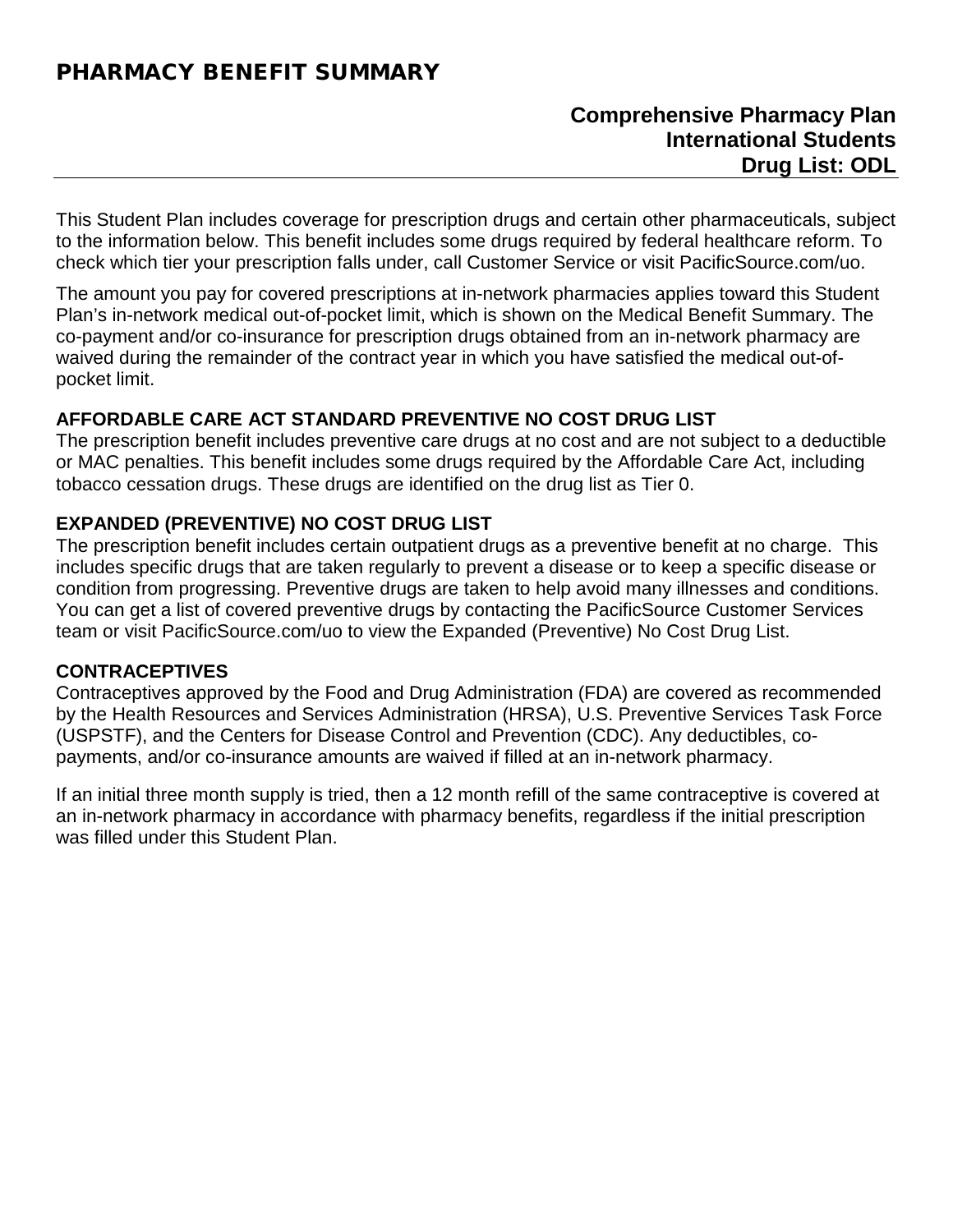Each time a covered pharmaceutical is dispensed, you are responsible for the amounts below:

|                                                                          | <b>Preventive</b><br>Drugs:                                                | Tier 1:                                                      | Tier 2:                                       | Tier 3:      | <b>Tier 4***:</b>                   |
|--------------------------------------------------------------------------|----------------------------------------------------------------------------|--------------------------------------------------------------|-----------------------------------------------|--------------|-------------------------------------|
| University Health Services Pharmacy (UHS) <sup>^***</sup>                |                                                                            |                                                              |                                               |              |                                     |
| Up to a 30 day<br>supply:                                                | No deductible,   No deductible, No deductible, No deductible,<br>No charge | $$5$ co-pay>                                                 | $$20 co-pay$                                  | \$40 co-pay  | Deductible then<br>50% co-insurance |
| In-network Retail Pharmacy^***                                           |                                                                            |                                                              |                                               |              |                                     |
| Up to a 30 day<br>supply:                                                | No charge                                                                  | No deductible, No deductible,<br>$$15$ co-pay                | No deductible, No deductible,<br>$$35$ co-pay | \$60 co-pay  | Deductible then<br>50% co-insurance |
|                                                                          | In-network Mail Order Pharmacy^                                            |                                                              |                                               |              |                                     |
| Up to a 30 day<br>supply:                                                | No deductible,<br>No charge                                                | No deductible, No deductible, No deductible,<br>$$15$ co-pay | $$35$ co-pay                                  | $$60$ co-pay | Deductible then<br>50% co-insurance |
| <b>Out-of-network Pharmacy</b>                                           |                                                                            |                                                              |                                               |              |                                     |
| Regardless of tier<br>or day(s) supply:                                  | <b>Not Covered</b>                                                         |                                                              |                                               |              |                                     |
| Compound Drugs - In-network Retail or Mail Order Pharmacy <sup>^**</sup> |                                                                            |                                                              |                                               |              |                                     |
| Up to a 30 day<br>supply:                                                | Deductible then 50% co-insurance                                           |                                                              |                                               |              |                                     |

*^Remember to show your PacificSource ID card each time you fill a prescription at a retail pharmacy. If your ID card is not used, the benefits will be the same as the out-of-network pharmacy benefit. >Select medications available for a 90 day supply.*

- *\*\*Compounded medications are subject to a preauthorization process. Compounds are generally covered only when all commercially available formulary products have been exhausted and all the ingredients in the compounded medications are on the applicable formulary.*
- *\*\*\*Specialty is covered for the first fill via in-network retail pharmacy and UHS. All subsequent fills must be done through the in-network specialty pharmacy providers.*

*MAC B - Unless the prescribing provider requires the use of a brand name drug, the prescription will automatically be filled with a generic drug when available and permissible by state law. If you receive a brand name drug when a generic is available, you will be responsible for the brand name drug's copayment and/or co-insurance plus the difference in cost between the brand name drug and its generic equivalent. If your prescribing provider requires the use of a brand name drug, the prescription will be*  filled with the brand name drug and you will be responsible for the brand name drug's co-payment *and/or co-insurance. The cost difference between the brand name and generic drug does not apply toward the medical plan's out-of-pocket limit. This does not apply to tobacco cessation medications or bowel prep kit medications covered under USPSTF guidelines.*

**See the student guide for important information about your prescription drug benefit, including which drugs are covered, limitations, and more.**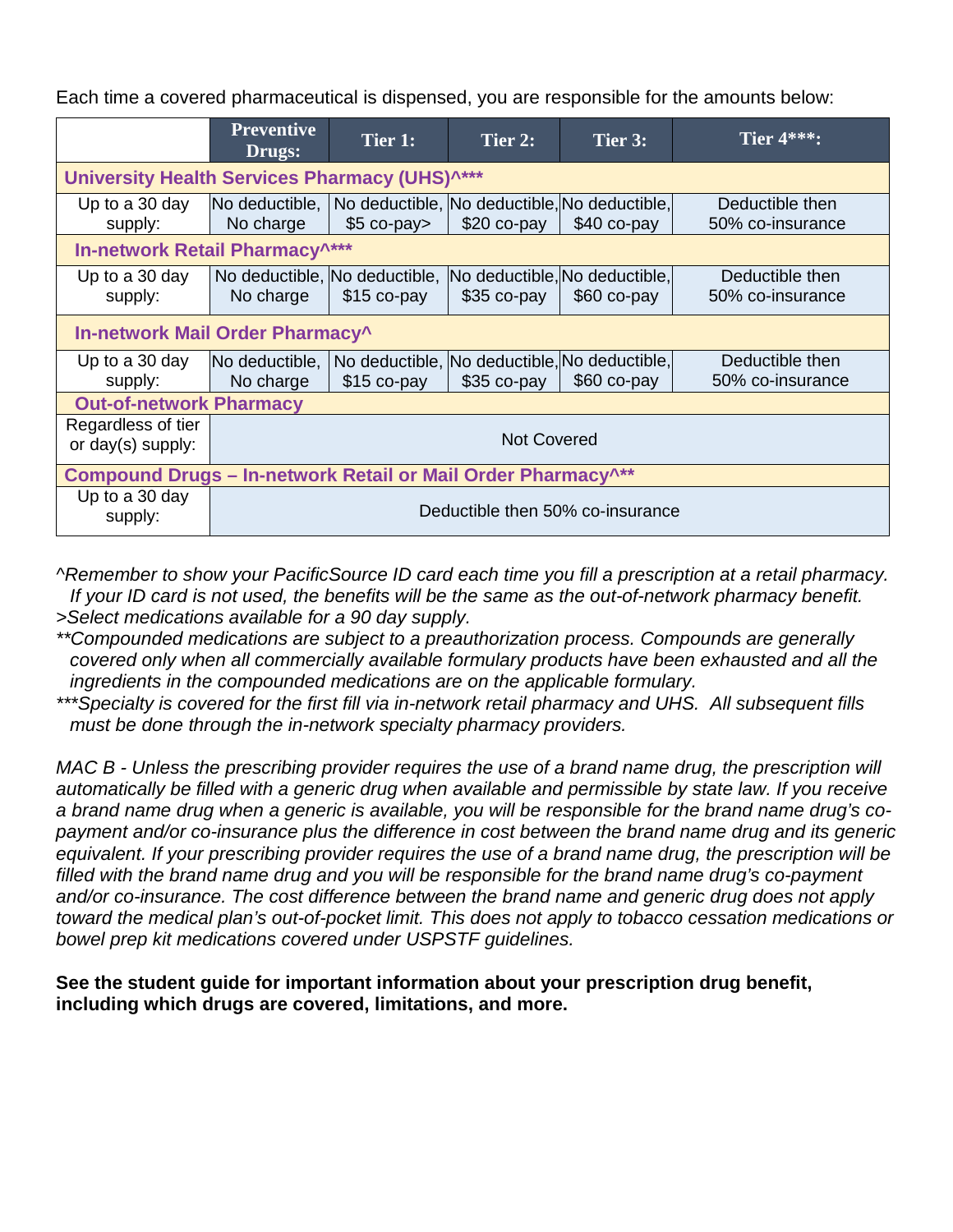# PEDIATRIC VISION BENEFIT SUMMARY

# **Pediatric Vision**

The following shows the vision benefit available under this Student Plan for all vision exams, lenses, and frames when performed or prescribed by a licensed ophthalmologist or licensed optometrist. Coverage for pediatric services will end on the last day of the month in which the enrolled member turns 19. Medical deductible, co-payment and/or co-insurance for covered charges apply to the medical plan's out-of-pocket limit.

If charges for a service or supply are less than the amount allowed, the benefit will be equal to the actual charge. If charges for a service or supply are greater than the amount allowed, the expense above the allowed amount is the member's responsibility and will not apply toward the member's medical plan deductible or out-of-pocket limit.

## **Member Responsibility**

| <b>Service/Supply</b>                      | <b>In-network Providers</b>                                               | <b>Out-of-network Providers:</b>                                           |  |  |
|--------------------------------------------|---------------------------------------------------------------------------|----------------------------------------------------------------------------|--|--|
| <b>Enrolled Members Age 18 and Younger</b> |                                                                           |                                                                            |  |  |
| Eye exam                                   | No deductible,<br>No charge                                               | <b>Medical Deductible then</b><br>25% co-insurance                         |  |  |
| Vision hardware or Contact<br>Lenses       | No deductible, No charge for<br>one pair per year for frames or<br>lenses | <b>Medical Deductible then</b><br>25% co-insurance for frames or<br>lenses |  |  |

# **Benefit Limitations: enrolled members age 18 and younger**

- One routine ophthalmologic exam with refraction, as well as dilation every contract year.
- One pair of glasses (lenses and frames) per contract year or Contacts (lenses and fitting) in lieu of eyeglasses.
	- o Lens coverage includes the following:
		- Glass or plastic lenses;
		- All lens powers (single vision, bifocal, trifocal, lenticular); and
		- **Fashion and gradient tinting, oversized and glass-grey #3 prescription sunglass lenses,** as well as polycarbonate lenses, anti-reflective and scratch resistant coatings.
	- o Contact lens coverage includes the following:
		- Medically necessary contact lenses for Keratoconus, Pathological Myopia, Aphakia, Anisometropia, Aniseikonia, Aniridia, Corneal Disorders, Post-traumatic Disorders, Irregular Astigmatism; and
		- **Low Vision services.**

#### **Exclusions**

- Lenses, frames, or contact lenses, for enrolled members age 19 and older.
- Special procedures such as orthoptics or vision training.
- Special supplies such as nonprescription sunglasses and subnormal vision aids.
- Plano contact lenses.
- Replacement of lost, stolen, or broken lenses or frames.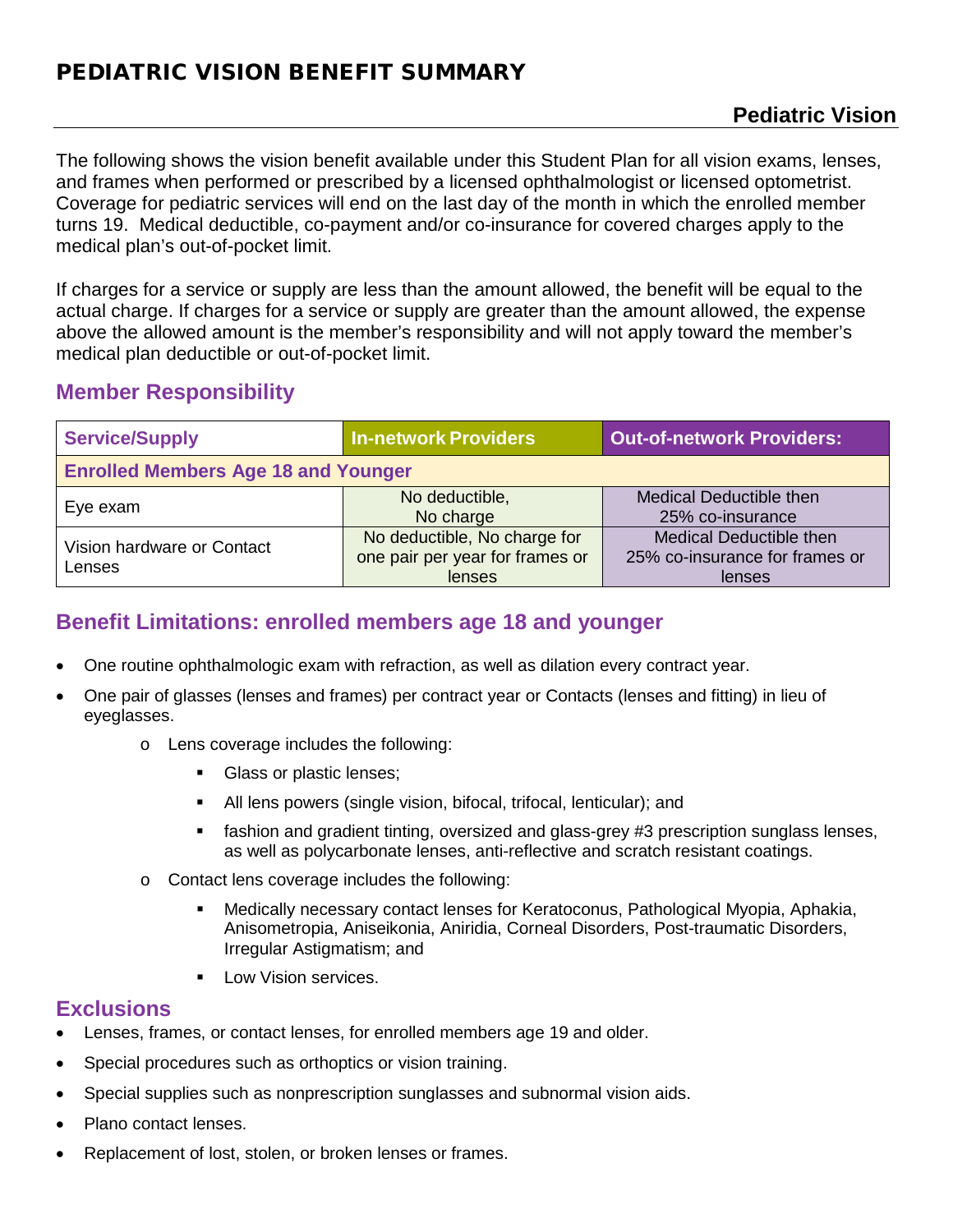- Duplication of spare eyeglasses or any lenses or frames.
- Nonprescription lenses.
- Visual analysis that does not include refraction.
- Services or supplies not listed as covered expenses.
- Eye exams required as a condition of employment, required by a labor agreement or government body.
- Expenses covered under any worker's compensation law.
- Services or supplies received before this plan's coverage begins or after it ends.
- Charges for services or supplies covered in whole or in part under any medical or vision benefits provided by the employer.
- Medical or surgical treatment of the eye.

## **Important information about the vision benefits**

This Student Plan includes coverage for vision services. To make the most of those benefits, it is important to keep in mind the following:

#### **In-network Providers**

PacificSource is able to add value to the vision benefits by contracting with a network of vision providers. Those providers offer vision services at discounted rates, which are passed on to members in the benefits.

#### **Paying for Services**

Members should remember to show their current PacificSource ID card whenever they use their vision benefits. The PacificSource provider contracts require in-network providers to bill PacificSource directly whenever members receive covered services and supplies. Providers will verify member vision benefits. Innetwork providers should not ask members to pay the full cost in advance. They may only collect the member's share of the expense up front, such as co-payments and amounts over the Student Plan's allowances. If members are asked to pay the entire amount in advance, they should tell the provider they understand the provider has a contract with PacificSource and the provider should bill PacificSource directly.

#### **Sales and Special Promotions**

Vision retailers often use coupons and promotions to bring in new business, such as free eye exams, two-forone glasses, or free lenses with purchase of frames. Because in-network providers already discount their services through their contract with PacificSource, this Student Plan's in-network provider benefits cannot be combined with any other discounts or coupons. Members can use the Student Plan's in-network provider benefits, or use their out-of-network provider benefits to take advantage of a sale or coupon offer. If members do take advantage of a special offer, the in-network provider may treat them as an uninsured customer and require full payment in advance. Members can then send the claim to PacificSource themselves, and be reimbursed according to their out-of-network provider benefits.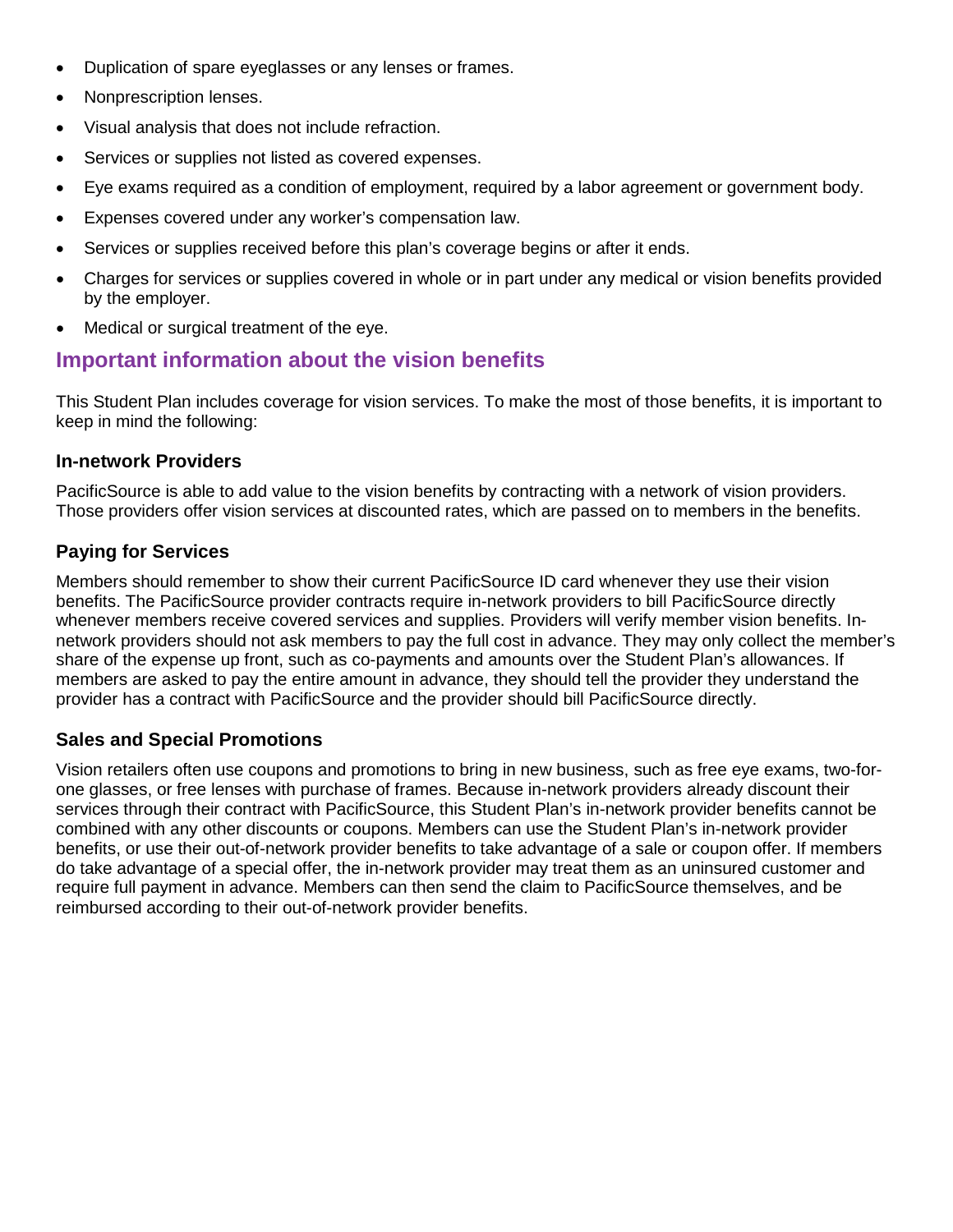# PEDIATRIC DENTAL BENEFIT SUMMARY

# **Comprehensive Pediatric Dental Plan International Students**

**Who is eligible?** University of Oregon Guidelines

**Provider Network:** UO Exclusive Network

**University Health Services (UHS):** 

**If the member is a student of the University of Oregon, then University Health Services is considered an in-network provider for covered services.** Services provided by University Health Services (UHS) are covered per University guidelines. This Student Plan covers the following services when performed by a licensed dentist, dental hygienist or denturist to the extent that they are operating within the scope of their license as required under the law in the state of issuance, and when determined to be necessary, usual, and customary by the standards of generally accepted dental practice for the prevention or treatment of oral disease or for accidental injury, including masticatory function (chewing of food).

**This Student Plan covers dental services for enrolled individuals age 18 and younger as required under the Affordable Care Act. Coverage for pediatric services will end on the last day of the month in which the enrolled individual turns 19.**

| <b>Annual Deductible</b>          | <b>Per Person, Per Contract Year</b> |
|-----------------------------------|--------------------------------------|
| <b>All Providers</b>              | \$150                                |
| <b>Out-of-Pocket Limit</b>        |                                      |
| See your medical benefit summary. |                                      |

**The member is responsible for any amounts shown above, in addition to the following amounts.**

| <b>Service</b>                                                                 | <b>University Health</b><br><b>Services (UHS)</b> | UO Exclusive Network<br>(In-network Providers) | Out-of-network<br><b>Providers</b> |
|--------------------------------------------------------------------------------|---------------------------------------------------|------------------------------------------------|------------------------------------|
| <b>Class I Services (Covered for enrolled individuals age 18 and younger.)</b> |                                                   |                                                |                                    |
| Examinations (During regular                                                   | No deductible,                                    | No deductible,                                 | No deductible,                     |
| office hours)                                                                  | No charge                                         | No charge                                      | No charge                          |
| Examinations (after hours)                                                     | Not available                                     | No deductible,                                 | Deductible then                    |
|                                                                                |                                                   | 30% co-insurance                               | 40% co-insurance                   |
| Bitewing films, full mouth x-rays,<br>cone beam x-rays, and/or<br>panorex      | No deductible,<br>No charge                       | No deductible,<br>No charge                    | No deductible,<br>No charge        |
| Dental cleaning (Prophylaxis)                                                  | No deductible,<br>No charge                       | No deductible,<br>No charge                    | No deductible,<br>No charge        |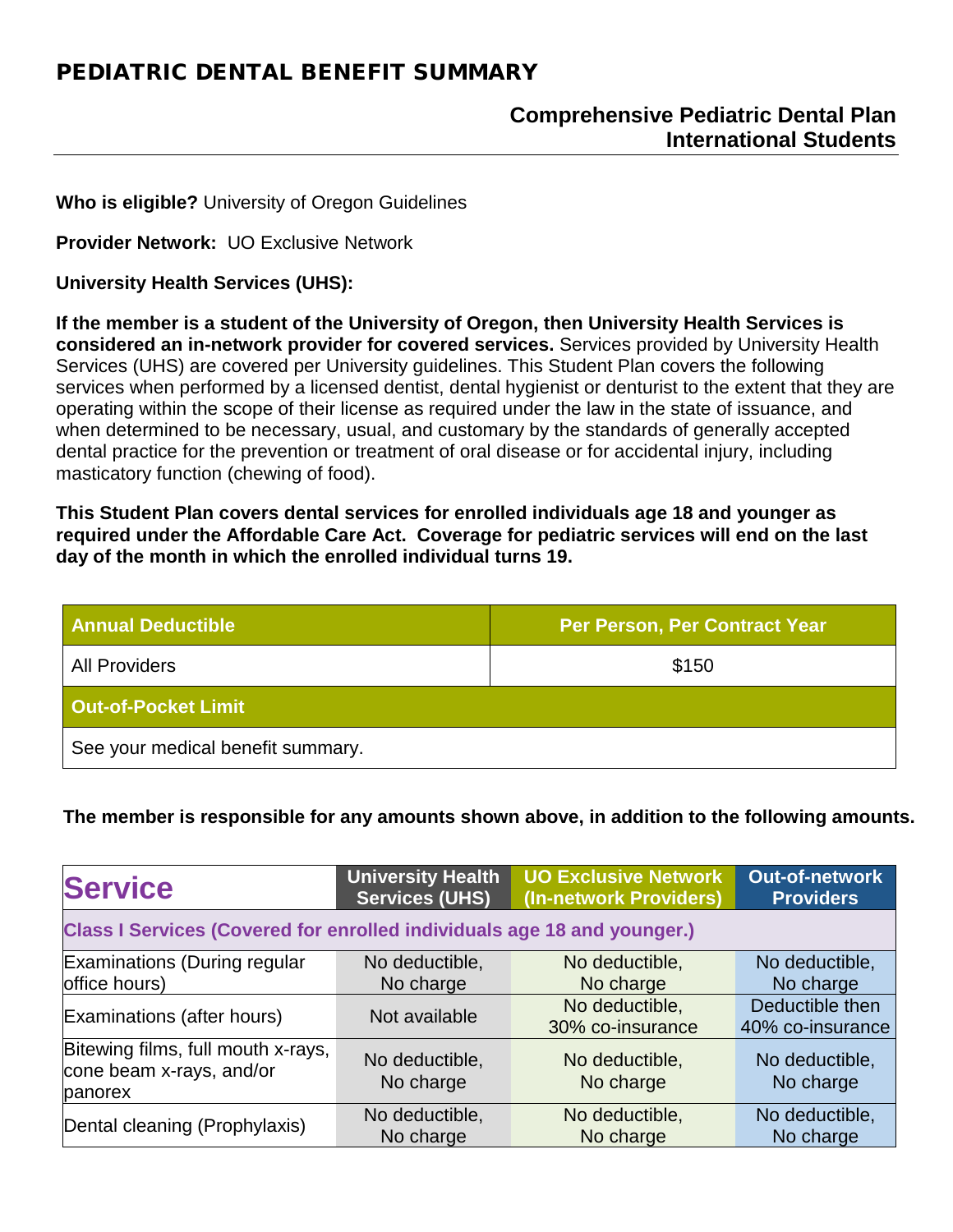| Dental cleaning (Periodontal<br>maintenance)                                     | No deductible,<br>No charge | No deductible,<br>No charge | No deductible,<br>No charge |  |
|----------------------------------------------------------------------------------|-----------------------------|-----------------------------|-----------------------------|--|
| Fluoride (topical and varnish                                                    | No deductible,              | No deductible,              | No deductible,              |  |
| applications)                                                                    | No charge                   | No charge                   | No charge                   |  |
| Space maintainers                                                                | Not available               | No deductible,              | Deductible then             |  |
|                                                                                  |                             | 50% co-insurance            | 50% co-insurance            |  |
| Sealants                                                                         | No deductible,              | No deductible,<br>No charge | No deductible,              |  |
|                                                                                  | No charge                   |                             | No charge                   |  |
| <b>Class II Services</b> (Covered for enrolled individuals age 18 and younger.)  |                             |                             |                             |  |
| Fillings                                                                         | Deductible then             | Deductible then             | Deductible then             |  |
|                                                                                  | 20% co-insurance            | 30% co-insurance            | 40% co-insurance            |  |
| Simple extractions                                                               | Deductible then             | Deductible then             | Deductible then             |  |
|                                                                                  | 20% co-insurance            | 30% co-insurance            | 40% co-insurance            |  |
| Periodontal scaling and root                                                     | Deductible then             | Deductible then             | Deductible then             |  |
| planing                                                                          | 20% co-insurance            | 30% co-insurance            | 40% co-insurance            |  |
| <b>Brush biopsies</b>                                                            | Deductible then             | Deductible then             | Deductible then             |  |
|                                                                                  | 20% co-insurance            | 30% co-insurance            | 40% co-insurance            |  |
|                                                                                  | Deductible then             | Deductible then             | Deductible then             |  |
| Crown re-cement                                                                  | 20% co-insurance            | 30% co-insurance            | 40% co-insurance            |  |
| Full mouth debridement                                                           | Deductible then             | Deductible then             | Deductible then             |  |
|                                                                                  | 20% co-insurance            | 30% co-insurance            | 40% co-insurance            |  |
|                                                                                  | Deductible then             | Deductible then             | Deductible then             |  |
| Pulp capping                                                                     | 20% co-insurance            | 30% co-insurance            | 40% co-insurance            |  |
|                                                                                  | Deductible then             | Deductible then             | Deductible then             |  |
| Pulpotomy                                                                        | 20% co-insurance            | 30% co-insurance            | 40% co-insurance            |  |
|                                                                                  | Deductible then             | Deductible then             | Deductible then             |  |
| <b>Palliative Care</b>                                                           | 20% co-insurance            | 30% co-insurance            | 40% co-insurance            |  |
|                                                                                  | Deductible then             | Deductible then             | Deductible then             |  |
| <b>Anti-Microbial Agents</b>                                                     | 20% co-insurance            | 30% co-insurance            | 40% co-insurance            |  |
|                                                                                  | Deductible then             | Deductible then             | Deductible then             |  |
| Diagnostic Casts                                                                 | 20% co-insurance            | 30% co-insurance            | 40% co-insurance            |  |
|                                                                                  | Deductible then             | Deductible then             | Deductible then             |  |
| Denture relines                                                                  | 20% co-insurance            | 30% co-insurance            | 40% co-insurance            |  |
|                                                                                  | Deductible then             | Deductible then             | Deductible then             |  |
| Alveoloplasty                                                                    | 20% co-insurance            | 30% co-insurance            | 40% co-insurance            |  |
|                                                                                  | Deductible then             | Deductible then             | Deductible then             |  |
| Core build-up                                                                    | 20% co-insurance            | 30% co-insurance            | 40% co-insurance            |  |
| <b>Tooth desensitization</b>                                                     | Deductible then             | Deductible then             | Deductible then             |  |
|                                                                                  | 20% co-insurance            | 30% co-insurance            | 40% co-insurance            |  |
|                                                                                  | Deductible then             | Deductible then             | Deductible then             |  |
| Pin retention of fillings                                                        | 20% co-insurance            | 30% co-insurance            | 40% co-insurance            |  |
|                                                                                  |                             | Deductible then             | Deductible then             |  |
| Nitrous Oxide                                                                    | Not available               | 30% co-insurance            | 40% co-insurance            |  |
| <b>Class III Services</b> (Covered for enrolled individuals age 18 and younger.) |                             |                             |                             |  |
|                                                                                  | Deductible then,            | Deductible then             | Deductible then             |  |
| Crowns                                                                           | 40% co-insurance            | 50% co-insurance            | 50% co-insurance            |  |
|                                                                                  |                             |                             |                             |  |
| Root canal therapy                                                               | Deductible then,            | Deductible then             | Deductible then             |  |
|                                                                                  | 40% co-insurance            | 50% co-insurance            | 50% co-insurance            |  |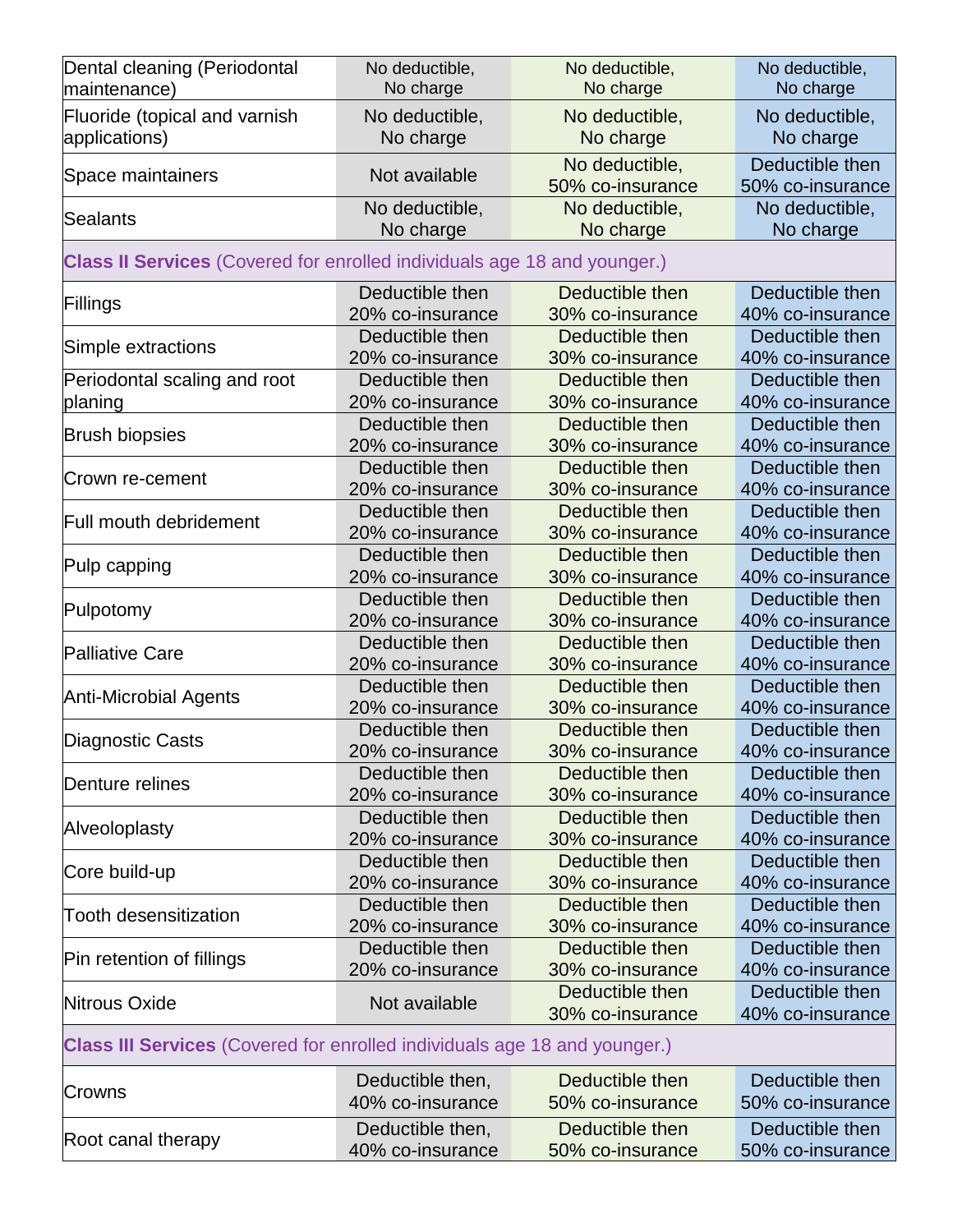| Complicated oral surgery       | Deductible then, | Deductible then  | Deductible then  |
|--------------------------------|------------------|------------------|------------------|
|                                | 40% co-insurance | 50% co-insurance | 50% co-insurance |
| <b>Bridges</b>                 | Deductible then, | Deductible then  | Deductible then  |
|                                | 40% co-insurance | 50% co-insurance | 50% co-insurance |
| Periodontal surgery            | Deductible then, | Deductible then  | Deductible then  |
|                                | 40% co-insurance | 50% co-insurance | 50% co-insurance |
| Implants                       | Deductible then, | Deductible then  | Deductible then  |
|                                | 40% co-insurance | 50% co-insurance | 50% co-insurance |
| Replacement of existing        | Deductible then, | Deductible then  | Deductible then  |
| prosthetic device              | 40% co-insurance | 50% co-insurance | 50% co-insurance |
| Veneers                        | Deductible then, | Deductible then  | Deductible then  |
|                                | 40% co-insurance | 50% co-insurance | 50% co-insurance |
|                                | Deductible then, | Deductible then  | Deductible then  |
| Night guards                   | 40% co-insurance | 50% co-insurance | 50% co-insurance |
| Dentures                       | Deductible then, | Deductible then  | Deductible then  |
|                                | 40% co-insurance | 50% co-insurance | 50% co-insurance |
|                                | Not available    | Deductible then  | Deductible then  |
| Bone grafting                  |                  | 50% co-insurance | 50% co-insurance |
| Orthodontia for medically      |                  |                  | Deductible then  |
| necessary reasons for enrolled | Not available    | Deductible then  |                  |
| individuals age 18 and younger |                  | 50% co-insurance | 50% co-insurance |

This is a brief summary of benefits. Refer to the student guide for additional information or a further explanation of benefits, limitations, and exclusions.

# **Additional Information**

## **What is the annual deductible?**

This Student Plan's dental deductible is the amount of money that members pay first, before this Student Plan starts to pay. Members will see that some services are covered by this Student Plan without their needing to meet the deductible.

University Health Services, UO Exclusive Network, and out-of-network expenses apply together toward the dental deductible.

#### **What is the out-of-pocket limit?**

The out-of-pocket limit is the most a member will pay for covered services during the contract year. Once the out-of-pocket limit has been met, the Student Plan will pay 100 percent of allowed amounts for covered services for the rest of that contract year. Members should be sure to check the student guide, as there are some charges, such as non-essential health benefits, penalties and balance billed amounts that do not count toward the out-of-pocket limit.

Note that there is a separate category for in-network and out-of-network providers when it comes to meeting the out-of-pocket limit. Only in-network provider expense applies to the in-network provider out-of-pocket limit. Only out-of-network provider expense applies to the out-of-network provider outof-pocket limit.